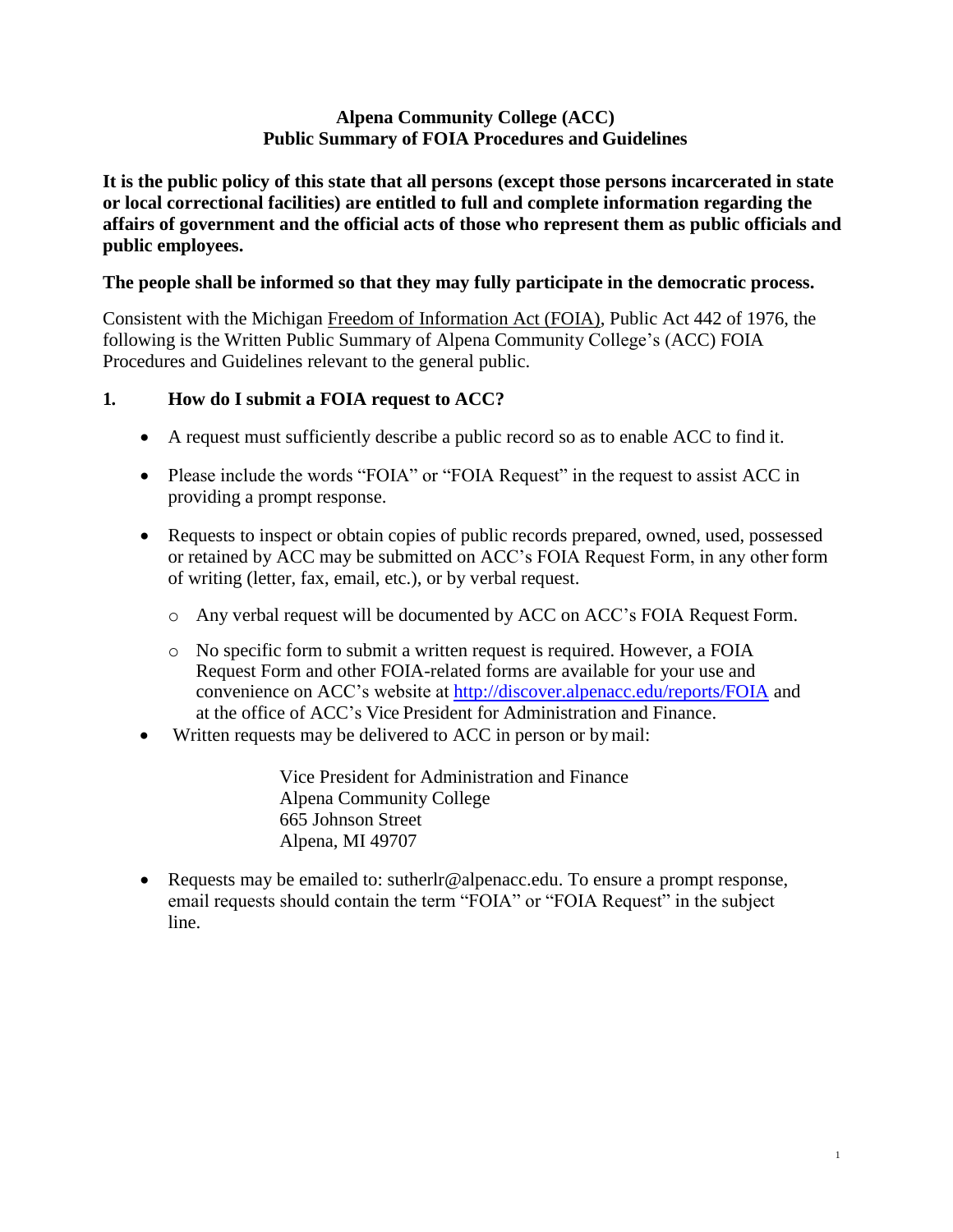#### **2. What kind of response can I expect to my request?**

- Within 5 business days after receiving a FOIA request ACC will issue a response. If a request is received by fax or email, the request is deemed to have been received on the following business day. ACC will respond to your request in one of the following ways:
	- o Grant the request,
	- o Issue a written notice denying the request,
	- o Grant the request in part and issue a written notice denying in part the request,
	- o Issue a notice indicating that due to the nature of the request ACC needs an additional 10 business days to respond, or
	- o Issue a written notice indicating that the public record requested is available at no charge on ACC's website.
- If the request is granted, or granted in part, ACC will ask that payment be made for the allowable fees associated with responding to the request before the public record is made available.
- If the cost of processing the request is expected to exceed \$50, or if you have not paid for a previously granted request, ACC will require a deposit before processing the request.

#### **3. What are ACC's deposit requirements?**

- If ACC has made a good faith calculation that the total fee for processing the request will exceed \$50.00, ACC will require that you provide a deposit in the amount of 50% of the total estimated fee. When ACC requests the deposit, it will provide you a non-binding best efforts estimate of how long it will take to process the request after you have paid your deposit.
- If ACC receives a request from a person who has not paid ACC for copies of public records made in fulfillment of a previously granted written request, ACC will require a deposit of 100% of the estimated processing fee before it begins to search for the public record for any subsequent written request when **all** of the following conditions exist:
	- $\circ$  The final fee for the prior written request is not more than 105% of the estimated fee;
	- o The public records made available contained the information sought in the prior written request and remain in ACC's possession;
	- $\circ$  The public records were made available to the individual, subject to payment, within the best effort time frame estimated by ACC to provide the records;
	- o Ninety (90) days have passed since ACC notified the individual in writing that the public records were available for pickup or mailing;
	- o The individual is unable to show proof of prior payment to ACC; and
	- o ACC has calculated an estimated detailed itemization that is the basis for the current written request's increased fee deposit.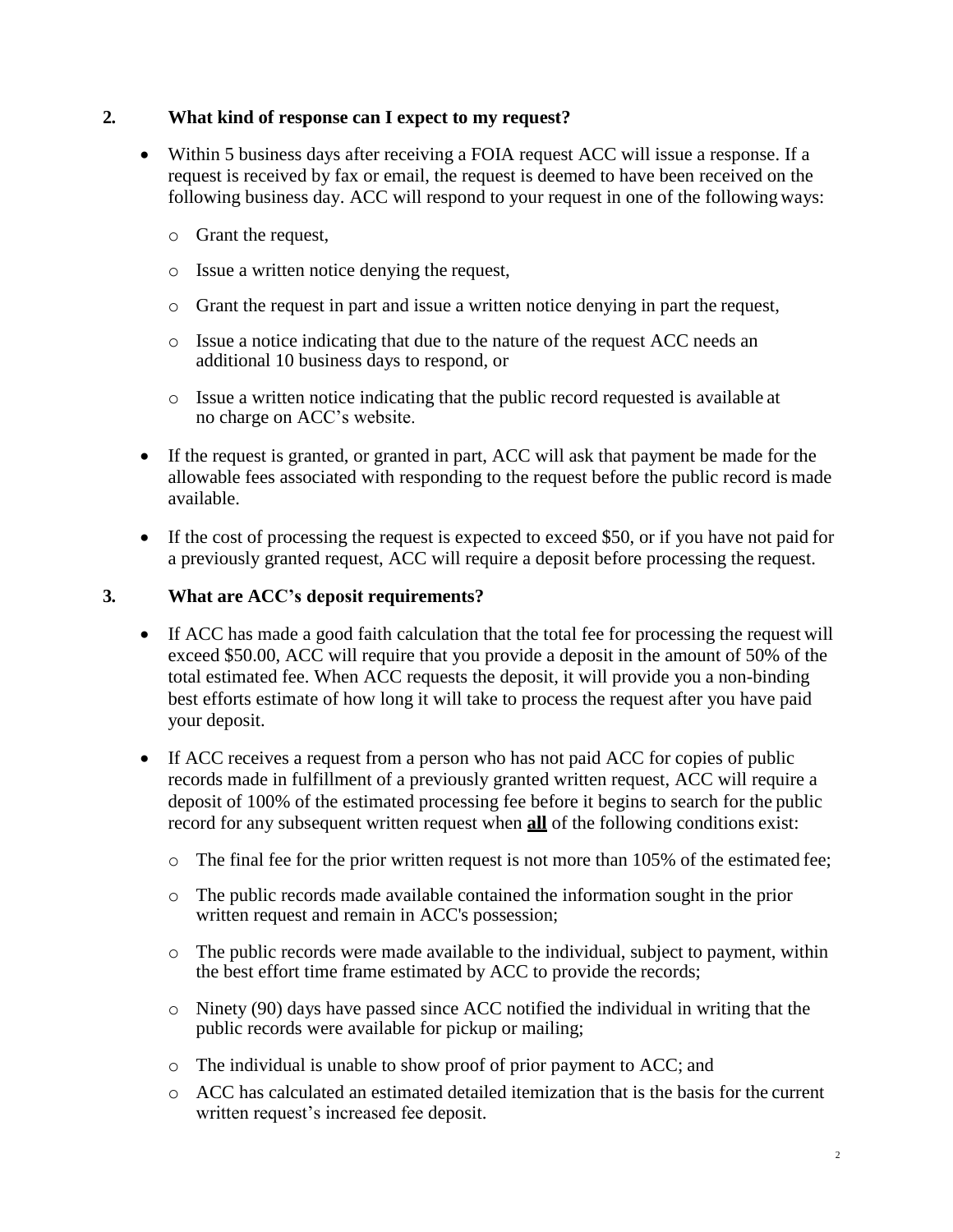- ACC will not require the 100% estimated fee deposit if any of the following apply:
	- o The person making the request is able to show proof of prior payment in full to ACC;
	- o ACC is subsequently paid in full for all applicable prior written requests; or
	- o Three hundred sixty- five (365) days have passed since the person made the request for which full payment was not remitted to ACC.

### **4. How does ACC calculate FOIA processing fees?**

The Michigan FOIA statute permits ACC to charge for the following costs associated with processing a request:

- Labor costs associated with copying or duplication, which includes making paper copies, making digital copies, or transferring digital public records to non-paper physical media or through the Internet.
- Labor costs associated with searching for, locating and examining a requested public record, when failure to charge a fee will result in unreasonably high costs to ACC.
- Labor costs associated with a review of a record to separate and delete information exempt from disclosure, when failure to charge a fee will result in unreasonably high costs to ACC.
- The cost of copying or duplication, not including labor, of paper copies of public records. This may include the cost for copies of records already on ACC's website if you ask for ACC to make copies.
- The cost of computer discs, computer tapes or other digital or similar media when the requester asks for records in non-paper physical media. This may include the cost for copies of records already on ACC's website if you ask for ACC to make copies.
- The cost to mail or send a public record to a requestor.

### **Labor Costs**

- All labor costs will be estimated and charged in 15-minute increments, with all partial time increments rounded down. If the time involved is less than 15 minutes, there will be no charge.
- Labor costs will be charged at the hourly wage of the lowest-paid ACC employee capable of doing the work in the specific fee category, regardless of who actually performs work.
- Labor costs will also include a charge to cover or partially cover the cost of fringe benefits. ACC may add up to 50% to the applicable labor charge amount to cover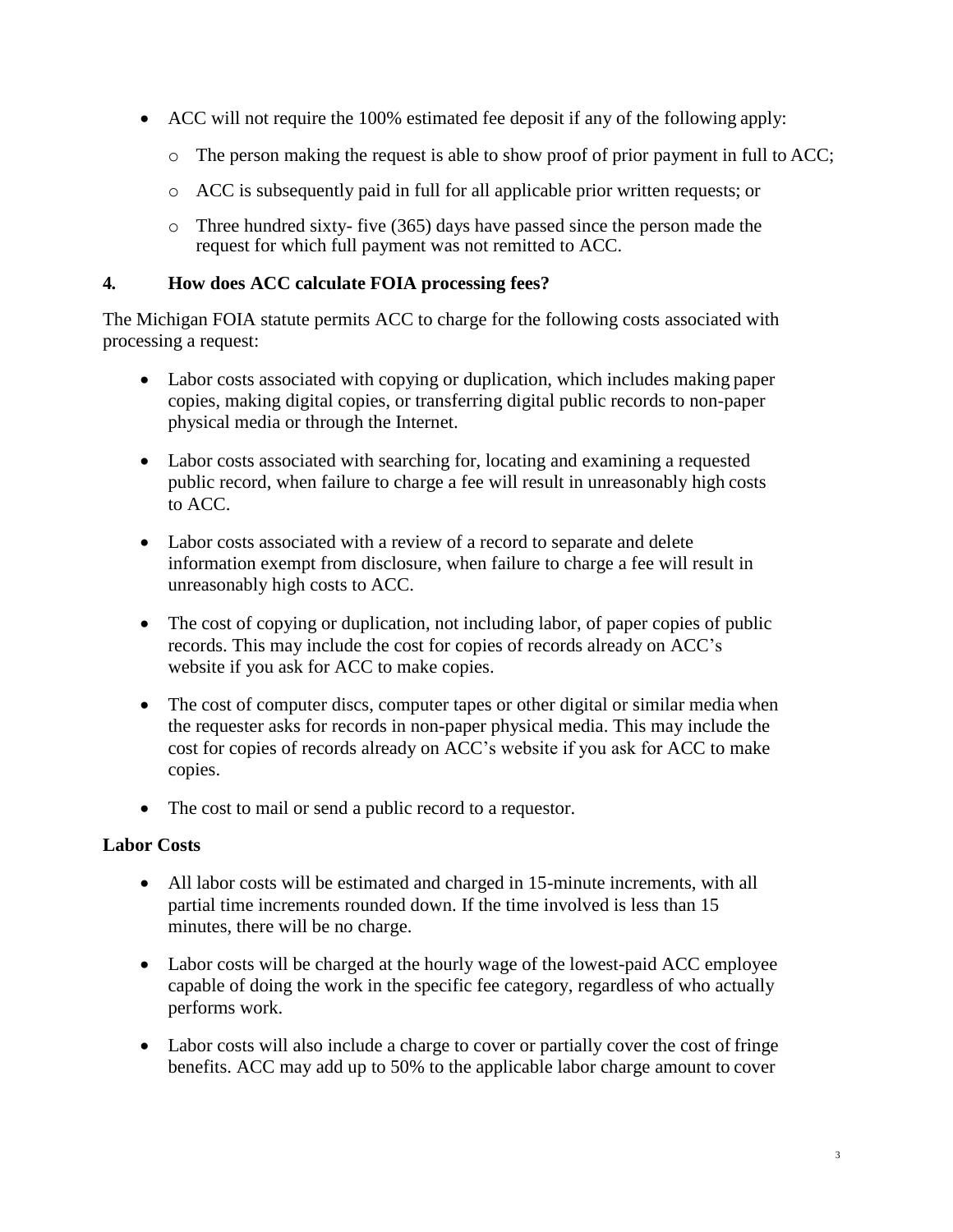or partially cover the cost of fringe benefits, but in no case may it exceed the actual cost of fringe benefits.

- Overtime wages will not be included in labor costs unless agreed to by the requestor; overtime costs will not be used to calculate the fringe benefit cost.
- Contracted labor costs will be charged at the hourly rate of \$55.50 (6 times the state minimum hourly wage)

A labor cost will not be charged for the search, examination, review and the deletion and separation of exempt from nonexempt information unless failure to charge a fee would result in unreasonably high costs to ACC. Costs are unreasonably high when they are excessive and beyond the normal or usual amount for those services compared to ACC's usual FOIA requests, because of the nature of the request in the particular instance. ACC must specifically identify the nature of the unreasonably high costs in writing.

## **Copying and Duplication**

ACC must use the most economical method for making copies of public records, including using double-sided printing, if cost-saving and available.

### *Non-paper Copies on Physical Media*

- The cost for records provided on non-paper physical media, such as computer discs, computer tapes or other digital or similar media will be at the actual and most reasonably economical cost for the non-paper media.
- This cost will be charged only if ACC has the technological capability necessary to provide the public record in the requested non-paper physical media format.

# *Paper Copies*

- Paper copies of public records made on standard letter  $(8 \frac{1}{2} \times 11)$  or legal  $(8 \frac{1}{2} \times$ 14) sized paper will not exceed \$0.10 per sheet of paper.
- Copies for non-standard sized sheets will paper will reflect the actual cost of reproduction.

### **Mailing Costs**

- The cost to mail public records will use a reasonably economical and justified means.
- ACC may charge for the least expensive form of postal delivery confirmation.
- No cost will be made for expedited shipping or insurance unless you request it.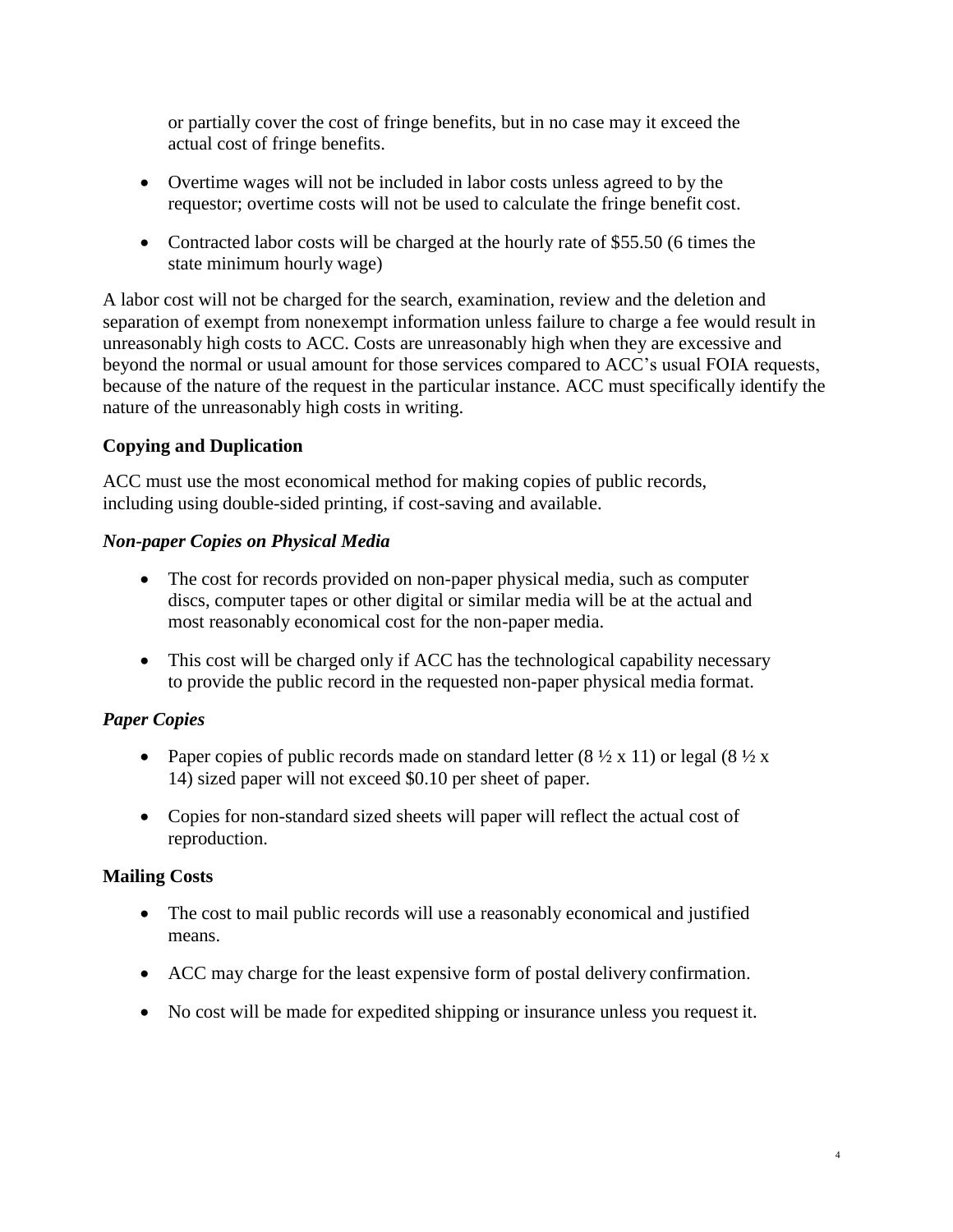### **Waiver of Fees**

The cost of the search for and copying of a public record may be waived or reduced if in the sole judgment of the FOIA Coordinator a waiver or reduced fee is in the public interest because it can be considered as primarily benefitting the general public. ACC may identify specific records or types of records it deems should be made available for no charge or at a reduced cost.

### **5. How do I qualify for an indigence discount on the fee?**

ACC will discount the first \$20.00 of fees for a request if you submit an affidavit stating that you are:

- Indigent and receiving specific public assistance; or
- If not receiving public assistance, stating facts demonstrating an inability to pay because of indigence.

You are **not** eligible to receive the \$20.00 discount if you:

- Have previously received discounted copies of public records from ACC twice during the calendar year; or
- Are requesting information on behalf of other persons who are offering or providing payment to you to make the request.

An affidavit is sworn statement. For your convenience, ACC has provided an Affidavit of Indigence section for the waiver of FOIA fees, on the ACC FOIA Request Form, which is available on ACC's website: http://discover.alpenacc.edu/reports/FOIA.

### **6. May a nonprofit organization receive a discount on the fee?**

A nonprofit organization advocating for developmentally disabled or mentally ill individuals that is formally designated by the state to carry out activities under subtitle C of the federal developmental disabilities assistance and bill of rights act of 2000, Public Law 106-402, and the protection and advocacy for individuals with mental illness act, Public Law 99-319, may receive a \$20.00 discount if the request meets all of the following requirements in the Act:

- o Is made directly on behalf of the organization or its clients.
- o Is made for a reason wholly consistent with the mission and provisions of those laws under section 931 of the mental health code, 1974 PA 258, MCL 330.1931.
- o Is accompanied by documentation of its designation by the state, if requested by the public body.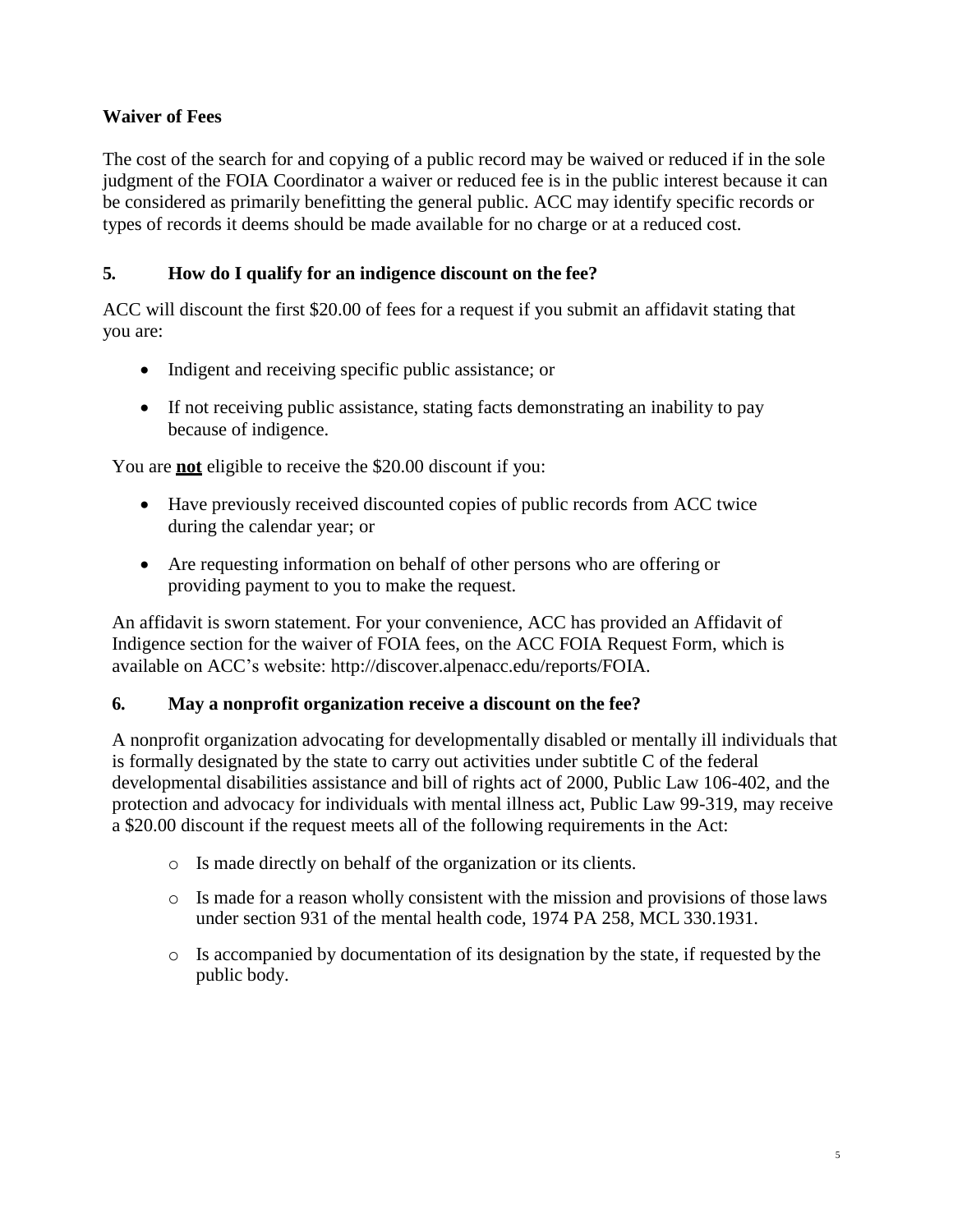### **7. Appeal of a Denial of a Public Record**

If you believe that all or a portion of a public record has not been disclosed or has been improperly exempted from disclosure, you may appeal to the head of the public body, in this case the President of ACC, by filing a written appeal of the denial with the ACC President's Office.

The appeal must be in writing, specifically state the word "appeal," and identify the reason or reasons you are seeking a reversal of the denial.

Within 10 business days of receiving the appeal ACC's President will respond in writing by:

- Reversing the disclosure denial:
- Upholding the disclosure denial; or
- Reverse the disclosure denial in part and uphold the disclosure denial in part.

Whether or not you submitted an appeal of a denial to ACC's President, you may file a civil action in Alpena County Circuit Court within 180 days after ACC's final determination to deny your request. If you prevail in the civil action the court will award you reasonable attorneys' fees, costs and disbursements. If the court determines that ACC acted arbitrarily and capriciously in refusing to disclose or provide a public record, the court shall award you damages in the amount of \$1,000.

### **Appeal of an Excess FOIA Processing Fee**

If you believe that the fee charged by ACC to process your FOIA request exceeds the amount permitted by state law, you must first appeal to ACC's President by filing a written appeal for a fee reduction to the office of the ACC President.

The appeal must specifically state the word "appeal" and identify how the required fee exceeds the amount permitted.

Within 10 business days after receiving the appeal, ACC's President will respond in writing by:

- Waiving the fee;
- Reducing the fee and issue a written determination indicating the specific basis that supports the remaining fee;
- Upholding the fee and issue a written determination indicating the specific basis that supports the required fee; or
- Issuing a notice detailing the reason or reasons for extending for not more than 10 business days the period during which the ACC President will respond to the written appeal.